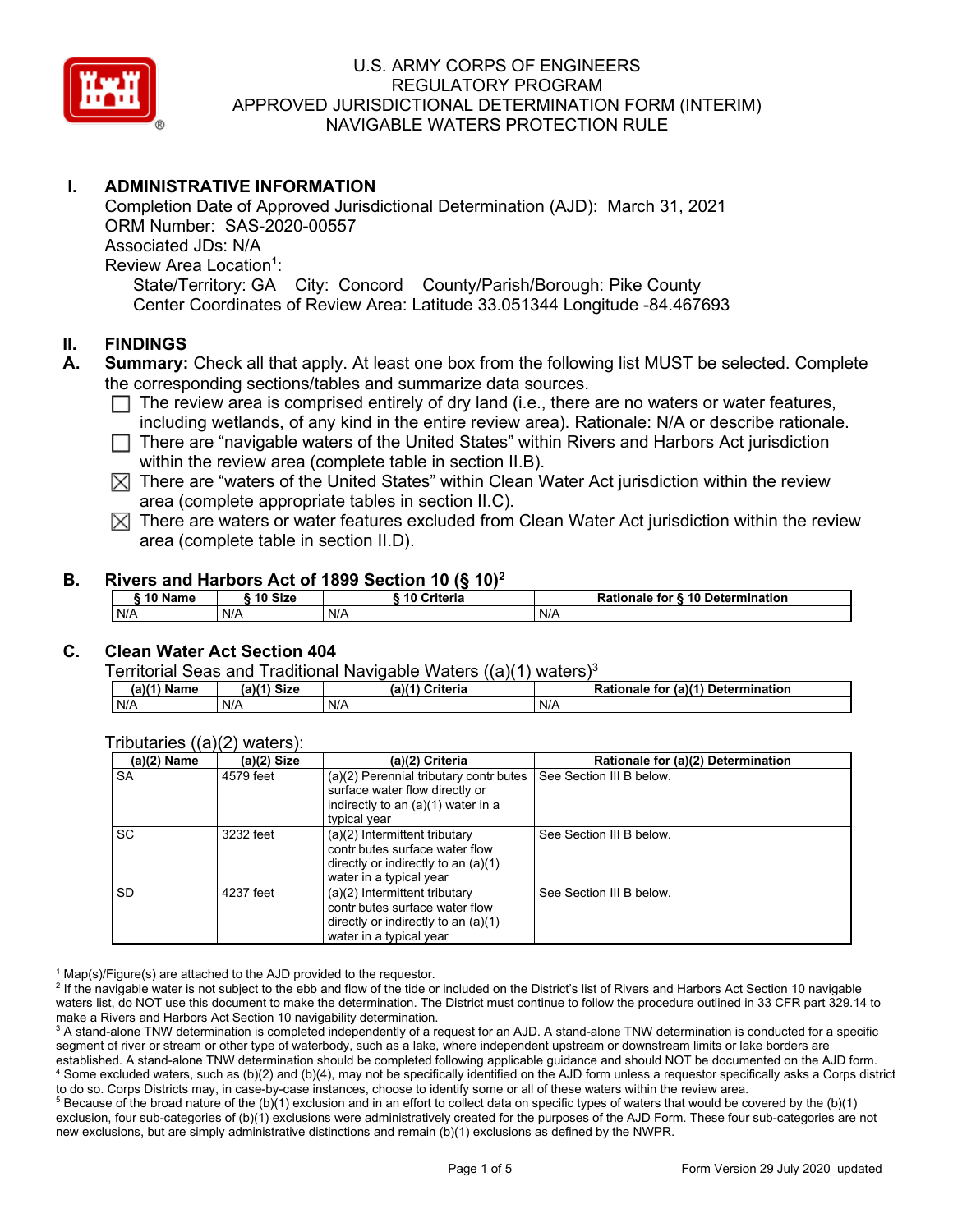

| <b>SE</b>               | 4747 feet  | (a)(2) Intermittent tributary<br>contr butes surface water flow<br>directly or indirectly to an (a)(1)<br>water in a typical year   | See Section III B below. |
|-------------------------|------------|-------------------------------------------------------------------------------------------------------------------------------------|--------------------------|
| <b>SF</b>               | 7560 feet  | (a)(2) Perennial tributary contr butes<br>surface water flow directly or<br>indirectly to an (a)(1) water in a<br>typical year      | See Section III B below. |
| SG                      | 561 feet   | (a)(2) Perennial tributary contr butes<br>surface water flow directly or<br>indirectly to an (a)(1) water in a<br>typical year      | See Section III B below. |
| <b>SH</b>               | 600 feet   | (a)(2) Intermittent tributary<br>contr butes surface water flow<br>directly or indirectly to an (a)(1)<br>water in a typical year   | See Section III B below. |
| $\overline{\mathsf{S}}$ | 1167 feet  | (a)(2) Intermittent tributary<br>contr butes surface water flow<br>directly or indirectly to an (a)(1)<br>water in a typical year   | See Section III B below. |
| SJ                      | 721 feet   | (a)(2) Intermittent tributary<br>contr butes surface water flow<br>directly or indirectly to an $(a)(1)$<br>water in a typical year | See Section III B below. |
| <b>SK</b>               | 1650 feet  | (a)(2) Intermittent tributary<br>contr butes surface water flow<br>directly or indirectly to an $(a)(1)$<br>water in a typical year | See Section III B below. |
| <b>SL</b>               | 638 feet   | (a)(2) Intermittent tributary<br>contr butes surface water flow<br>directly or indirectly to an $(a)(1)$<br>water in a typical year | See Section III B below. |
| $\overline{\text{SM}}$  | $750$ feet | (a)(2) Intermittent tributary<br>contr butes surface water flow<br>directly or indirectly to an $(a)(1)$<br>water in a typical year | See Section III B below. |
| <b>SN</b>               | 3465 feet  | (a)(2) Intermittent tributary<br>contr butes surface water flow<br>directly or indirectly to an (a)(1)<br>water in a typical year   | See Section III B below. |
| SO                      | 710 feet   | (a)(2) Intermittent tributary<br>contr butes surface water flow<br>directly or indirectly to an (a)(1)<br>water in a typical year   | See Section III B below. |

| Lakes and ponds, and impoundments of jurisdictional waters $((a)(3)$ waters): |               |                 |                                    |
|-------------------------------------------------------------------------------|---------------|-----------------|------------------------------------|
| $(a)(3)$ Name                                                                 | $(a)(3)$ Size | (a)(3) Criteria | Rationale for (a)(3) Determination |
| N/A                                                                           | N/A           | N/A             | N/A                                |
|                                                                               |               |                 |                                    |

Adjacent wetlands ((a)(4) waters):

 $1$  Map(s)/Figure(s) are attached to the AJD provided to the requestor.

<sup>2</sup> If the navigable water is not subject to the ebb and flow of the tide or included on the District's list of Rivers and Harbors Act Section 10 navigable waters list, do NOT use this document to make the determination. The District must continue to follow the procedure outlined in 33 CFR part 329.14 to make a Rivers and Harbors Act Section 10 navigability determination.

 $^3$  A stand-alone TNW determination is completed independently of a request for an AJD. A stand-alone TNW determination is conducted for a specific established. A stand-alone TNW determination should be completed following applicable guidance and should NOT be documented on the AJD form.<br><sup>4</sup> Some excluded waters, such as (b)(2) and (b)(4), may not be specifically iden segment of river or stream or other type of waterbody, such as a lake, where independent upstream or downstream limits or lake borders are<br>established. A stand-alone TNW determination should be completed following applicab

to do so. Corps Districts may, in case-by-case instances, choose to identify some or all of these waters within the review area.<br><sup>5</sup> Because of the broad nature of the (b)(1) exclusion and in an effort to collect data on s exclusion, four sub-categories of (b)(1) exclusions were administratively created for the purposes of the AJD Form. These four sub-categories are not new exclusions, but are simply administrative distinctions and remain (b)(1) exclusions as defined by the NWPR.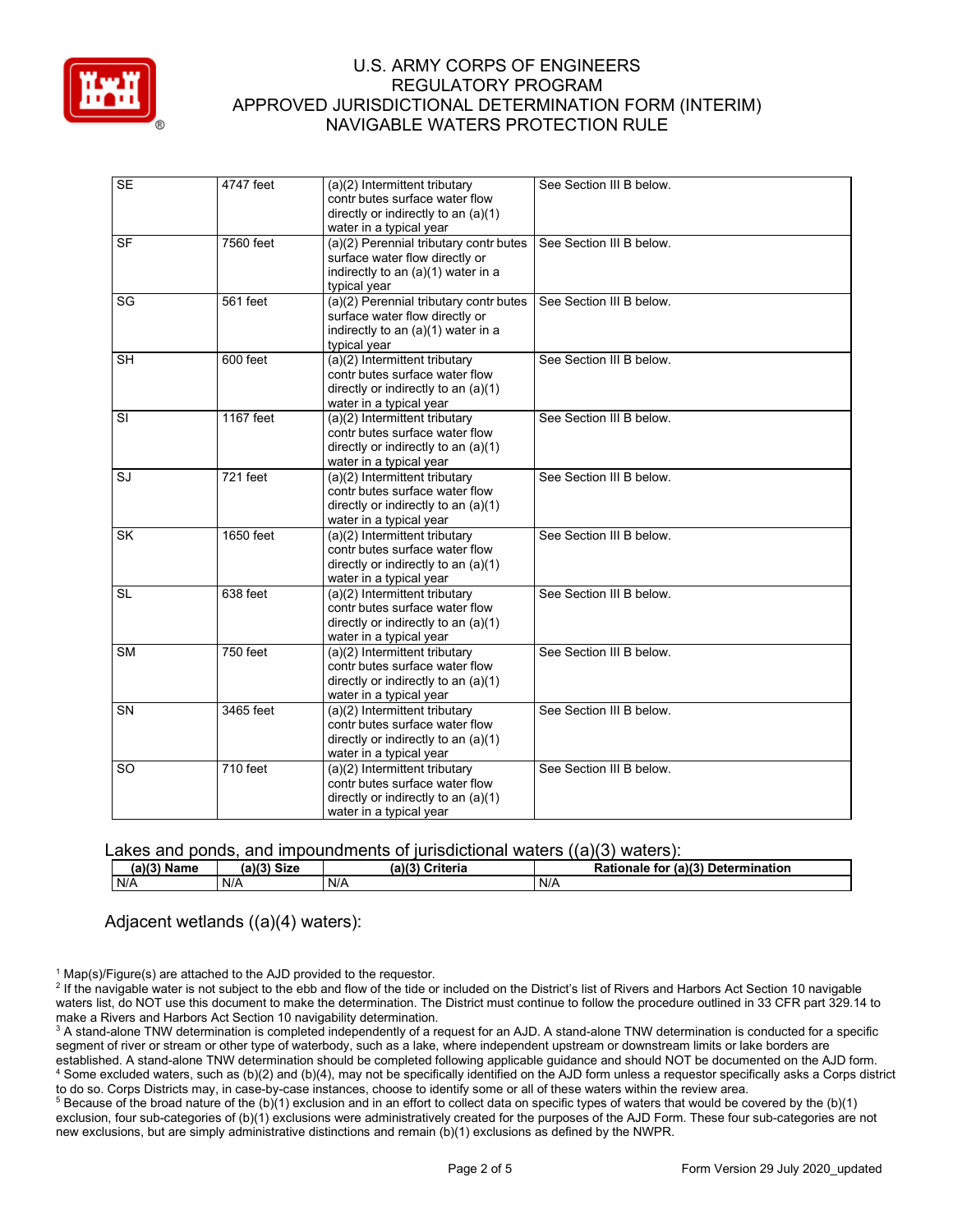

| $(a)(4)$ Name | $(a)(4)$ Size  | (a)(4) Criteria                                                             | Rationale for (a)(4) Determination |
|---------------|----------------|-----------------------------------------------------------------------------|------------------------------------|
| <b>WA</b>     | 78,6199 acres  | $(a)(4)$ Wetland abuts an $(a)(1)-(a)(3)$<br>water                          | See Section III B below.           |
| <b>WB</b>     | 246.9998 acres | $(a)(4)$ Wetland abuts an $(a)(1)-(a)(3)$ See Section III B below.<br>water |                                    |
| <b>WE</b>     | 2.76 acres     | $(a)(4)$ Wetland abuts an $(a)(1)-(a)(3)$<br>water                          | See Section III B below.           |

# **D. Excluded Waters or Features**

#### Excluded waters  $((b)(1) - (b)(12))^4$ :

| <b>Exclusion Name</b> | <b>Exclusion Size</b> | Exclusion <sup>5</sup>                                                                                                                                                                                                  | <b>Rationale for Exclusion Determination</b> |
|-----------------------|-----------------------|-------------------------------------------------------------------------------------------------------------------------------------------------------------------------------------------------------------------------|----------------------------------------------|
| <b>PA</b>             | 1.09 acres            | (b)(8) Artificial lake/pond<br>constructed or excavated in upland<br>or a non-jurisdictional water, so long<br>as the artificial lake or pond is not<br>an impoundment of a jurisdictional<br>water that meets $(c)(6)$ | See Section III C below.                     |
| <b>WC</b>             | 1.78 acres            | $(b)(1)$ Non-adjacent wetland                                                                                                                                                                                           | See Section III C below.                     |
| <b>WD</b>             | $0.71$ acres          | $(b)(1)$ Non-adjacent wetland                                                                                                                                                                                           | See Section III C below.                     |

# **III. SUPPORTING INFORMATION**

- **A. Select/enter all resources** that were used to aid in this determination and attach data/maps to this document and/or references/citations in the administrative record, as appropriate.
	- **\_X\_** Information submitted by, or on behalf of, the applicant/consultant: *AJD Submittal, PDF page 23, Exhibit 5: FEMA Flood Insurance Rae Map (FIRM), Madden Solar Center Site, dated June 5, 2020; PDF pages 41-45, Appendix D, Delineator Credentials..*  This information *is* sufficient for purposes of this AJD. Rationale: *N/A*
	- **\_X\_** Data sheets prepared by the agent for the applicant: *AJD Submittal, PDF pages 29-34 Wetland Determination Data Forms – Eastern Mountains and Piedmont, 12 sets, Wetlands: A-F, dated May 8, 2021, May 28, 2020, and June 1, 2020.*
	- **\_X\_** Photographs: *(aerial and other) AJD Submittal, PDF page 20, Exhibit 2: Aerial Image (2019), Madden Solar Center Site, dated June 5, 2020; PDF pages 36-40, Site Photographs, Photos 1 -10, taken June 2020.*
	- **\_\_\_** Corps Site visit(s) conducted on: *Date(s). N/A*
	- **\_\_\_** Previous Jurisdictional Determinations (AJDs or PJDs): *N/A*
	- **\_X\_** Antecedent Precipitation Tool: *provide detailed discussion in Section III.B.*
	- *Soils Map, Madden Solar Center Site, dated June 5, 2020; Custom Soil Resource Report for Lama, Pike, and Upson Counties, Georgia.*  **\_X\_** USDA NRCS Soil Survey: *AJD Submittal, PDF page 22, Exhibit 4: USDA NRCS SSURGO*
	- **\_X\_** USFWS NWI maps: *AJD Submittal, PDF page 21, Exhibit 3: National Wetland Inventory Map, Madden Solar Center Site, dated June 5, 2020.*

 $1$  Map(s)/Figure(s) are attached to the AJD provided to the requestor.

<sup>&</sup>lt;sup>2</sup> If the navigable water is not subject to the ebb and flow of the tide or included on the District's list of Rivers and Harbors Act Section 10 navigable waters list, do NOT use this document to make the determination. The District must continue to follow the procedure outlined in 33 CFR part 329.14 to make a Rivers and Harbors Act Section 10 navigability determination.

 $^3$  A stand-alone TNW determination is completed independently of a request for an AJD. A stand-alone TNW determination is conducted for a specific established. A stand-alone TNW determination should be completed following applicable guidance and should NOT be documented on the AJD form.<br><sup>4</sup> Some excluded waters, such as (b)(2) and (b)(4), may not be specifically iden segment of river or stream or other type of waterbody, such as a lake, where independent upstream or downstream limits or lake borders are<br>established. A stand-alone TNW determination should be completed following applicab

to do so. Corps Districts may, in case-by-case instances, choose to identify some or all of these waters within the review area.<br><sup>5</sup> Because of the broad nature of the (b)(1) exclusion and in an effort to collect data on s exclusion, four sub-categories of (b)(1) exclusions were administratively created for the purposes of the AJD Form. These four sub-categories are not new exclusions, but are simply administrative distinctions and remain (b)(1) exclusions as defined by the NWPR.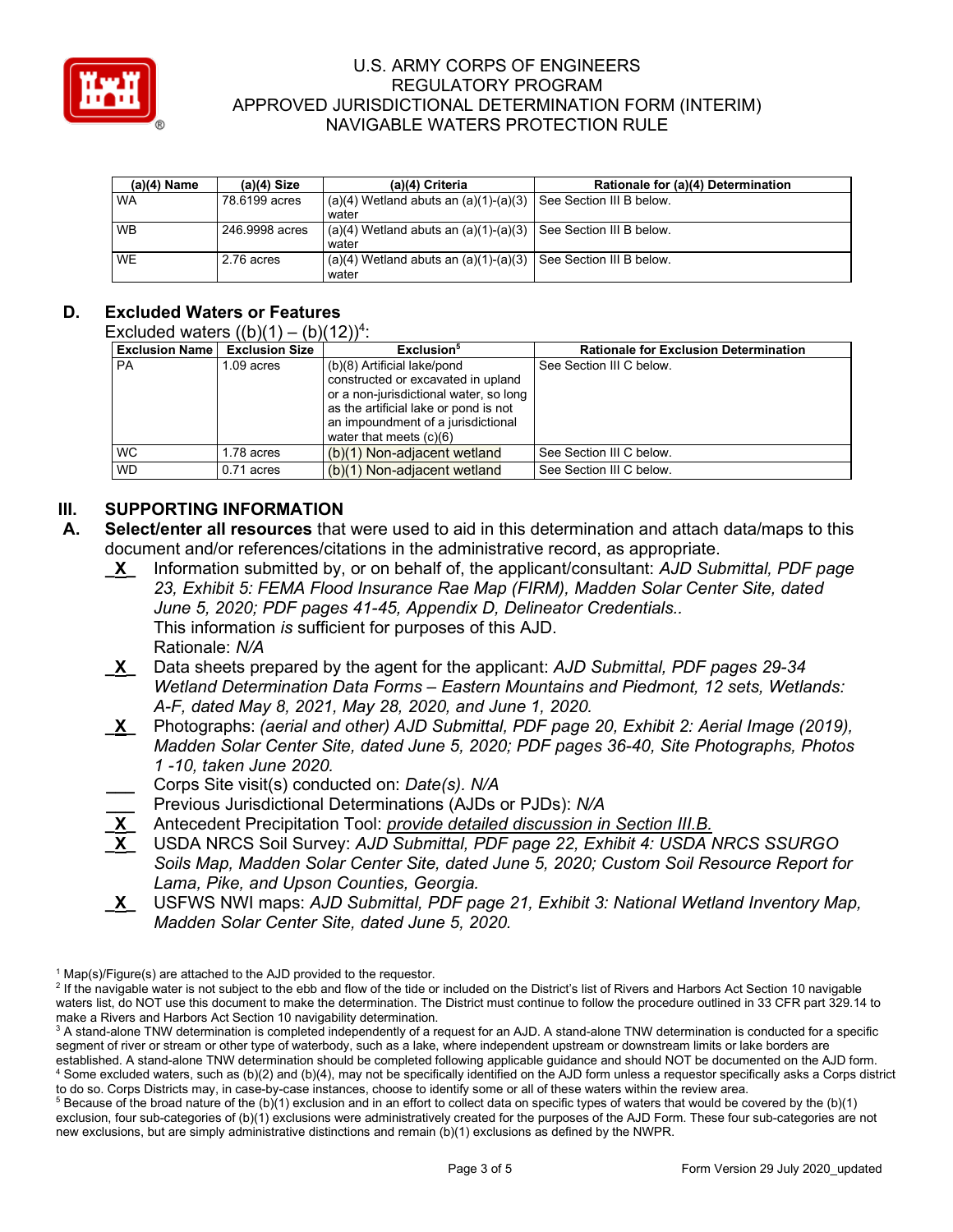

- **\_X\_** USGS topographic maps: *AJD Submittal, PDF page 19, Exhibit 1: USGS Topographic Vicinity Map, Madden Solar Center Site, dated June 5, 2020.* 

| ONIGI UULU SUULUGS USGU LU UIU III LIIIS UGLGITIIIIIULIUII. |                                                 |  |
|-------------------------------------------------------------|-------------------------------------------------|--|
| Data Source (select)                                        | Name and/or date and other relevant information |  |
| <b>USGS Sources</b>                                         | https://streamstats.usgs.gov/ss/                |  |
| <b>USDA Sources</b>                                         | $N/A$ .                                         |  |
| <b>NOAA Sources</b>                                         | $N/A$ .                                         |  |
| <b>USACE Sources</b>                                        | N/A.                                            |  |
| State/Local/Tribal Sources                                  | $N/A$ .                                         |  |
| Other Sources                                               | USDA, NRCS, Soil Survey and Hydric soils        |  |
|                                                             |                                                 |  |

#### **Other data sources used to aid in this determination:**

- Stations within proximity of the review area the conditions in Pike County were wetter than normal. Creek flows into the Flint River downstream, at a location that is off-site. Streams SA, SF and SG have perennial flow within the channels, connections to ground water, and physical characteristics of Mark. Streams SA, SC, SD, SE, SF, SH, SI, SJ, SK, SL, SM, SN, and SO are best characterized as (a)(2) features, per 33 CFR 328.3 Definitions. Wetlands WA, WB, and WE meet the three parameters Mountains and Piedmont Regional Supplement to this manual. Wetlands WA, WB, and WE are best the east off-site. Stream SC flows into stream SA. Wetland WA directly abuts stream SA and Stream SC. Stream SH flows directly into stream SA. Stream SE flows into Stream SG. Stream SG flows into Elkins Creek to the east off-site. Wetland WF abuts stream SD. Streams SJ, SI SK, SL, SM, and SN all flow into stream SF. Wetland WE and Wetland WB abut stream SF. Stream SO flows into stream SN. Stream SF flows into Elkins Creek to the south off-site. **B. Typical year assessment(s):** According to the APT, which used data available from GA Weather Therefore, there is a high level of confidence that excluded features are not jurisdictional. The nearest Traditionally Navigable Water is the Flint River, a Rivers and Harbors Action Section 10 Water. All resources located on the project site flow into Elkins Creek, which is located off-site to the east. Elkins an Ordinary High Water Mark. Streams SC, SD, SE, SH, SI, SJ, SK, SL, SM, SN, and SO have intermittent flows, connections to ground water, and physical characteristics of an Ordinary High Water for wetlands, per the 1987 Corps of Engineers Wetland Delineation Manual and/ or the Eastern characterized as (a)(4) features, per 33 CFR 328.3 Definitions. Stream SA flows into Elkins Creek to Elkins Creek to the east off-site. Wetland WB abuts stream SE and stream SG. Stream SD flows into
- **C. Additional comments to support AJD:** Wetlands WC and WD meet the three parameters for Mountains and Piedmont Regional Supplement to this manual. However, wetlands WC and WD do not have a direct hydrological connection to and/ or are not inundated by flooding from any a(1) – a(3) wetlands, per the 1987 Corps of Engineers Wetland Delineation Manual and/ or the Eastern resources and therefore are best characterized as a b(1) feature, per 33 CFR 328.3 Definitions. Pond PA is not an impoundment of any  $a(1) - a(3)$  resources, this feature does not have a direct

 $1$  Map(s)/Figure(s) are attached to the AJD provided to the requestor.

<sup>&</sup>lt;sup>2</sup> If the navigable water is not subject to the ebb and flow of the tide or included on the District's list of Rivers and Harbors Act Section 10 navigable waters list, do NOT use this document to make the determination. The District must continue to follow the procedure outlined in 33 CFR part 329.14 to make a Rivers and Harbors Act Section 10 navigability determination.

 $^3$  A stand-alone TNW determination is completed independently of a request for an AJD. A stand-alone TNW determination is conducted for a specific established. A stand-alone TNW determination should be completed following applicable guidance and should NOT be documented on the AJD form.<br><sup>4</sup> Some excluded waters, such as (b)(2) and (b)(4), may not be specifically iden segment of river or stream or other type of waterbody, such as a lake, where independent upstream or downstream limits or lake borders are<br>established. A stand-alone TNW determination should be completed following applicab

to do so. Corps Districts may, in case-by-case instances, choose to identify some or all of these waters within the review area.<br><sup>5</sup> Because of the broad nature of the (b)(1) exclusion and in an effort to collect data on s exclusion, four sub-categories of (b)(1) exclusions were administratively created for the purposes of the AJD Form. These four sub-categories are not new exclusions, but are simply administrative distinctions and remain (b)(1) exclusions as defined by the NWPR.